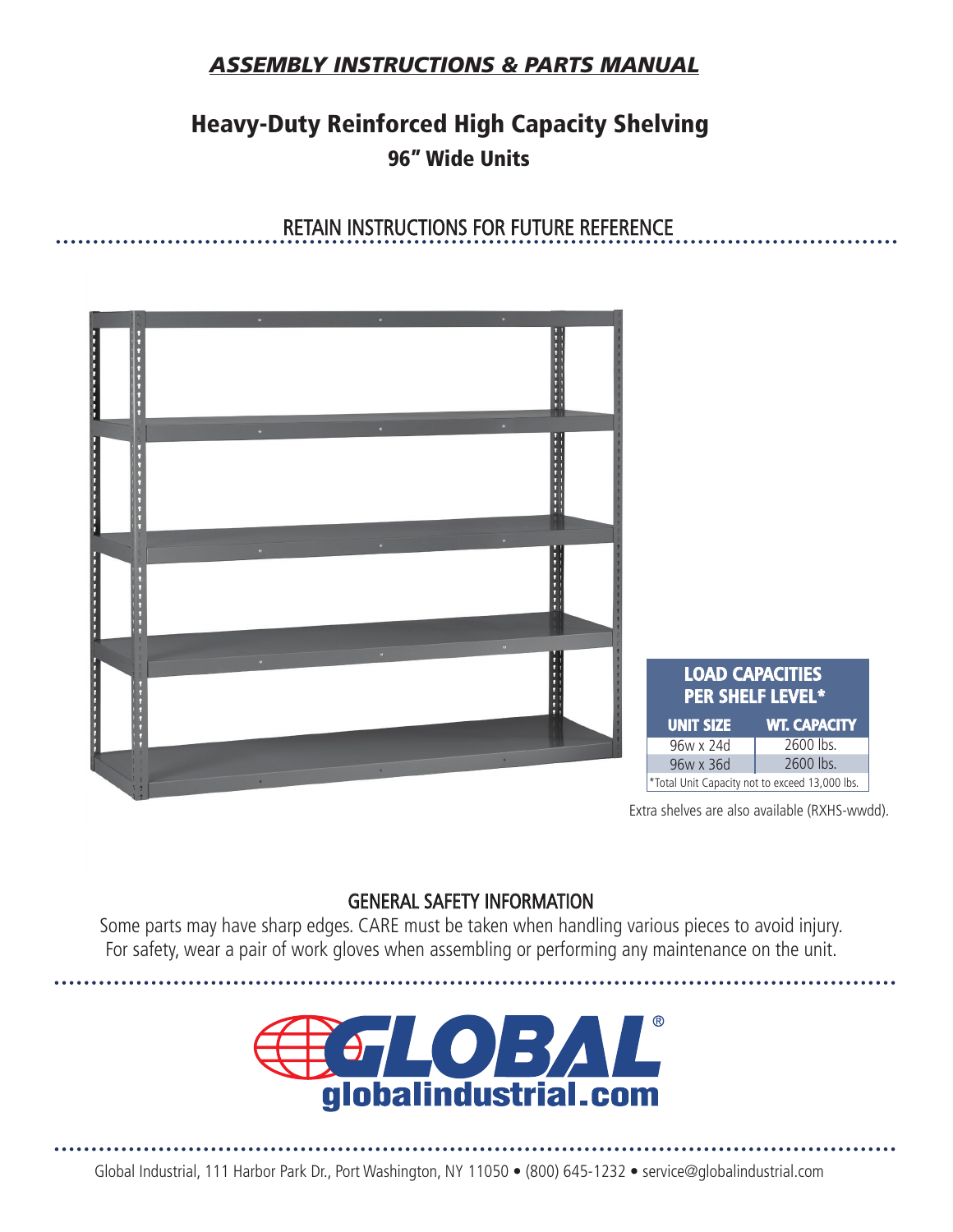# ASSEMBLY OF HEAVY-DUTY HIGH CAPACITY SHELVING

Two people are recommended for assembly. Approximate assembly time: 35-45 minutes per section.

The reference numbers used throughout this sheet refer to the illustration on the back cover. This is to help you to identify the various parts as they are mentioned.

**1.** With help from an associate, or using a wall for support, create a unit end by connecting two SUR uprights together (Ref. No. 1) with two front-to-back end shelf supports (Ref. No. 2), one at the top and one at the bottom. Be sure the supports are fully seated in the slots. Repeat to construct a second unit end.



**2.** Next, connect the two unit ends with two LRA left-to-right shelf supports (Ref. No. 3) at the bottom and one LRC leftto-right shelf support (Ref. No. 4) at the top, temporarily leaving off one of the top left-to-right supports.



NOTE: The two LRA supports at the bottom have no return flange on the bottom edge, while the LRC support have a return flange at both the top and bottom.

**3.** Attach three front-to-back center shelf supports (Ref. No. 5) by inserting the deck support keyhole slots over the rivets on the supports and tapping them firmly into place.



**4.** Lay the bottom steel decking (Ref. No. 6) on the shelf supports so that the front and back edges overlap the front and back shelf supports.

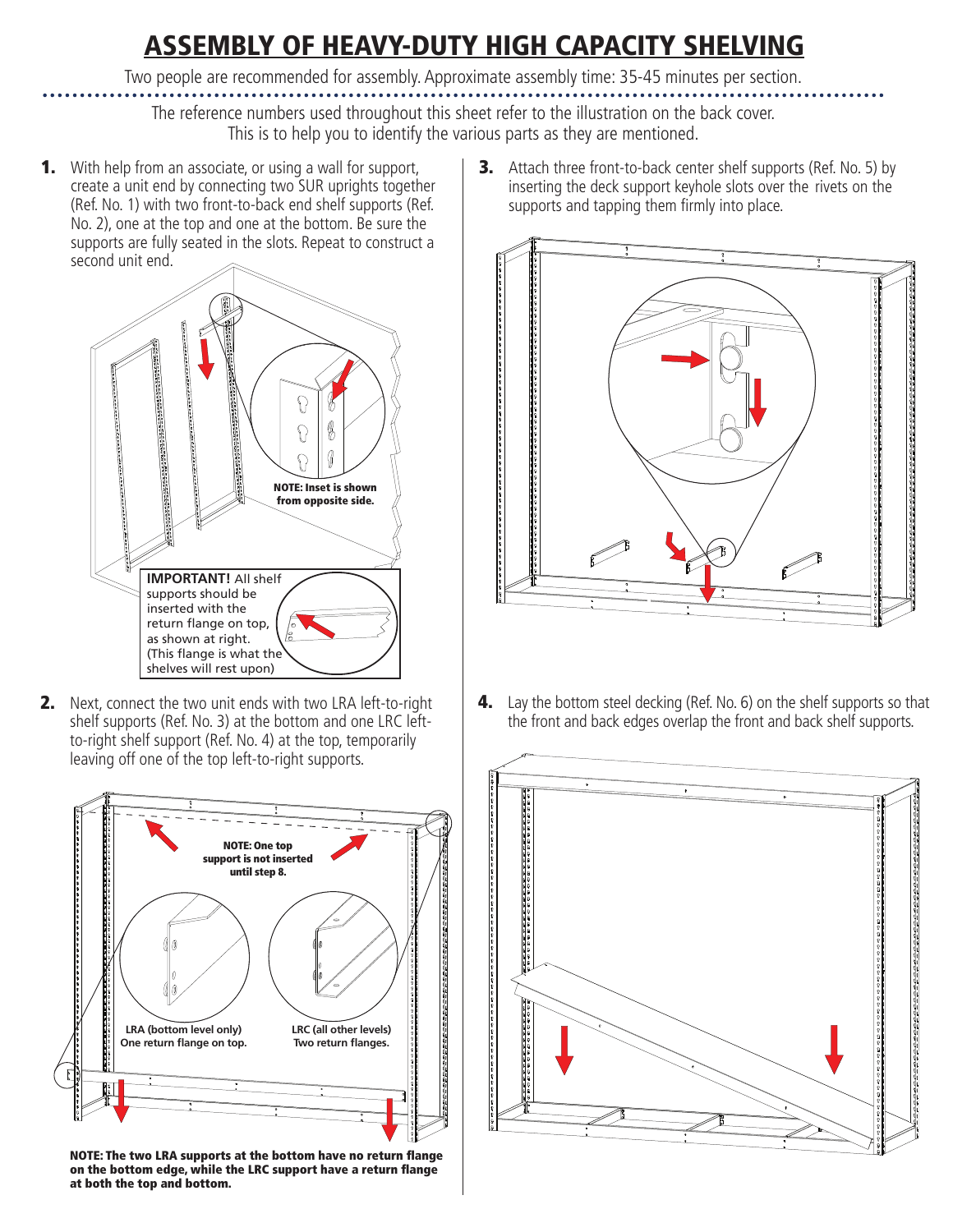**5.** Attach shelf supports at the next desired shelf level. Once the shelf supports are in place, attach three front-to-back center supports as you did in step 3. Lower the steel decking into place, as described in step 4.



NOTE: Every fourth slot in the uprights has a flat top to help visually align the supports.

**6.** Once the decking is in place, secure it to the shelf supports with six sets of  $\frac{1}{4}$ -20 x  $\frac{5}{8}$  bolts and nuts (Ref. No. 6). Do this by placing one bolt through each hole in the front and rear of the shelf, making sure the bolt goes through the shelf and shelf supports as shown below. Tighten securely.



NOTE: Bolts are not needed to secure the deck supports on the bottom shelf because it rests on the floor. All other levels require these bolts to achieve maximum load capcities.

**7.** Attach the remaining shelf supports and decking at the desired shelf levels, completing one level at a time.



NOTE: Once all but the top shelf are in place, attach the remaining left-to-right shelf support at the top level.

**8.** After attaching the top shelf and securing it with six sets of bolts, your die rack unit is fully assembled and ready for use.